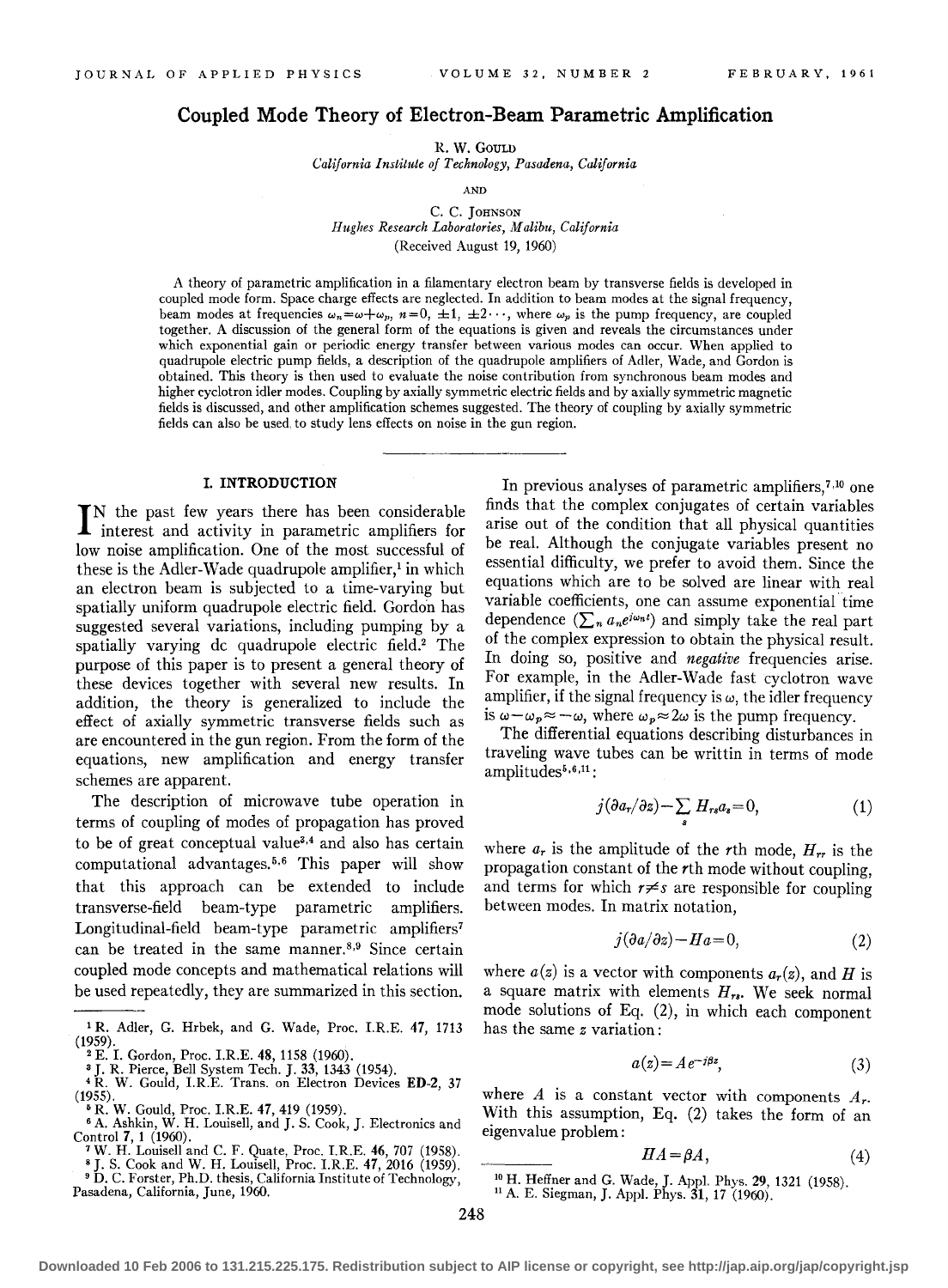in which the eigenvalues  $\beta$  are propagation constants of the coupled modes. In the works cited in footnotes 5, 6, and **11,** and in this paper, it is found that *H* is a real matrix with a symmetry property<sup>12</sup>

$$
H_{ij} = \pm H_{ji},\tag{5}
$$

the upper  $(+)$  sign applying if the kinetic powers of modes  $i$  and  $j$  are both positive or both negative, and the lower  $(-)$  sign applying if the kinetic powers of modes *i* and *j* are different. By using the parity matrix  $P$  of Haus and Robinson,<sup>13</sup> this result is written

$$
PH = \widetilde{H}P \quad \text{or} \quad HP = P\widetilde{H}, \tag{6}
$$

where  $\sim$  denotes the transpose. *P* is a diagonal matrix with elements  $P_{ii} = +1$  if mode *i* carries positive power and  $P_{ii} = -1$  if mode *i* carries negative power. We will show that the equations of a beam-type parametric amplifier can be cast in precisely the same form, with suitably defined mode amplitudes for the idler frequencis as well as for the signal frequency.

Equation (2) is formally identical with the Schrödinger equation

$$
H\psi = (j/\hbar)(\partial \psi/\partial t),\tag{7}
$$

and in solving Eq. (2) some of the same methods as are used in solving Eq. (7) will be employed. There is one significant difference, however. The operator *H* in Eq. (7) is Hermitian, and hence its eigenvalues (the energy levels of the system) are real. The operator *H*  in Eq. (2) is not Hermitian, however, and in general the eigenvalues are not real. Complex eigenvalues describe growing or decaying waves.

From Eqs. (2) and (6) it is readily shown that

$$
(\partial/\partial z)(a^*Pa) = 0.
$$
 (8)

If the mode amplitudes are suitably defined, one can interpret Eq. (8) as saying that the power flow *a\*Pa* is independent of *z* (Chu's power theorem). When parametric amplification is discussed (Sec. III) it is found convenient to define the mode amplitudes in such a way that their square gives kinetic power *divided by frequency.* Equation (8) can then be regarded as an extension of the Manley-Rowe power relations<sup>14</sup> to electron beam devices.

Let us assume that Eq. (4) has been solved for the eigenvalues  $\beta_i$  and the eigenvectors  $A^i$ . The eigenvalue  $\beta_i$  is just the propagation constant of the *i*th mode of the coupled system, and the components of the eigenvector  $A^i$  give the relative amplitudes of uncoupled modes present in mode  $i$  of the coupled system. A

general solution of Eq. (2) may then be written

$$
a(z) = \sum_{i} C_i A^{i} e^{-i\beta i z}, \qquad (9)
$$

where  $C_i$  are constants determined by the initial conditions  $a(0)$ . The constants  $C_i$  are easily determined by making use of the orthogonality of the eigenvectors<sup>15</sup>:

 $C_i = A^i Pa(0)/A^i P A^i$ 

$$
(\beta_j - \beta_i)A^j P A^i = 0.
$$
 (10)

We find that

$$
a(z) = \sum_{i} \frac{A^{i}Pa(0)}{A^{i}PA^{i}} e^{-i\beta_{i}z}.
$$
 (12)

Following the works cited in footnotes 5 and **11,** we let *M* be the matrix relating  $a(L)$  to  $a(0)$ , i.e.,

$$
a(L) = Ma(0). \tag{13}
$$

Comparing with Eq. (12), we obtain explicit expressions for the matrix elements:

$$
M_{rs} = \sum_{i} \frac{A_r^i P_{ss} A_s^i}{A^i P A^i} e^{-i\beta_i L},\tag{14}
$$

where  $A_r$ <sup>*i*</sup> is the *r*th component of the *i*th eigenvector . *A;.* This method of evaluation of *C;* has a considerable advantage over the usual methods (simultaneous equations) if the number of modes is large.

#### **Solution of the Coupled Mode Equations**

When only two modes are coupled together, the solution of the preceding equations is quite simple, and the results have already been given.3• 4 Several of the important results are simply summarized in terms of the notation employed here. The two eigenvalues of Eq.  $(4)$  are

$$
\beta_1 = \frac{H_{11} + H_{22}}{2} + \left[ \left( \frac{H_{11} - H_{22}}{2} \right)^2 + H_{12} H_{21} \right]^{\frac{1}{2}} \quad (15a)
$$

$$
\beta_2 = \frac{H_{11} + H_{22}}{2} - \left[ \left( \frac{H_{11} - H_{22}}{2} \right)^2 + H_{12} H_{21} \right]^2.
$$
 (15b)

When the parity of the modes is the same, the square root is always real and both propagation constants are real. The two modes describe a periodic interchange of energy between modes. Coupling which results in periodic interchange in energy is termed *passive*  coupling.16 When the two modes have opposite parity  $H_{12}H_{21}$  is negative, and if  $[(H_{11}-H_{22})/2]^2 < |H_{12}H_{21}|$ , one of the resulting waves grows and the other decays with distance. When coupling between two modes can result in growing waves, the coupling is termed *active. 16* 

**(11)** 

 $12$  In problems where H is complex, the symmetry property is  $H_{ij} = \pm H_{ij}$ \*. The relations corresponding to Eq. (6) become  $PH = H + P$  and  $HP = PH +$ .

<sup>&</sup>lt;sup>13</sup> H. A. Haus and F. N. H. Robinson, Proc. I.R.E. 43, 981 (1955).

<sup>&</sup>lt;sup>14</sup> J. M. Manley and H. E. Rowe, Proc. I.R.E. 44, 904 (1956).

 $15$  This relation can be proved by using Eqs. (4) and (6) in the usual manner.

<sup>&</sup>lt;sup>16</sup> W. H. Louisell and J. S. Cook, Wescon Convention Record, Los Angeles, California (1959).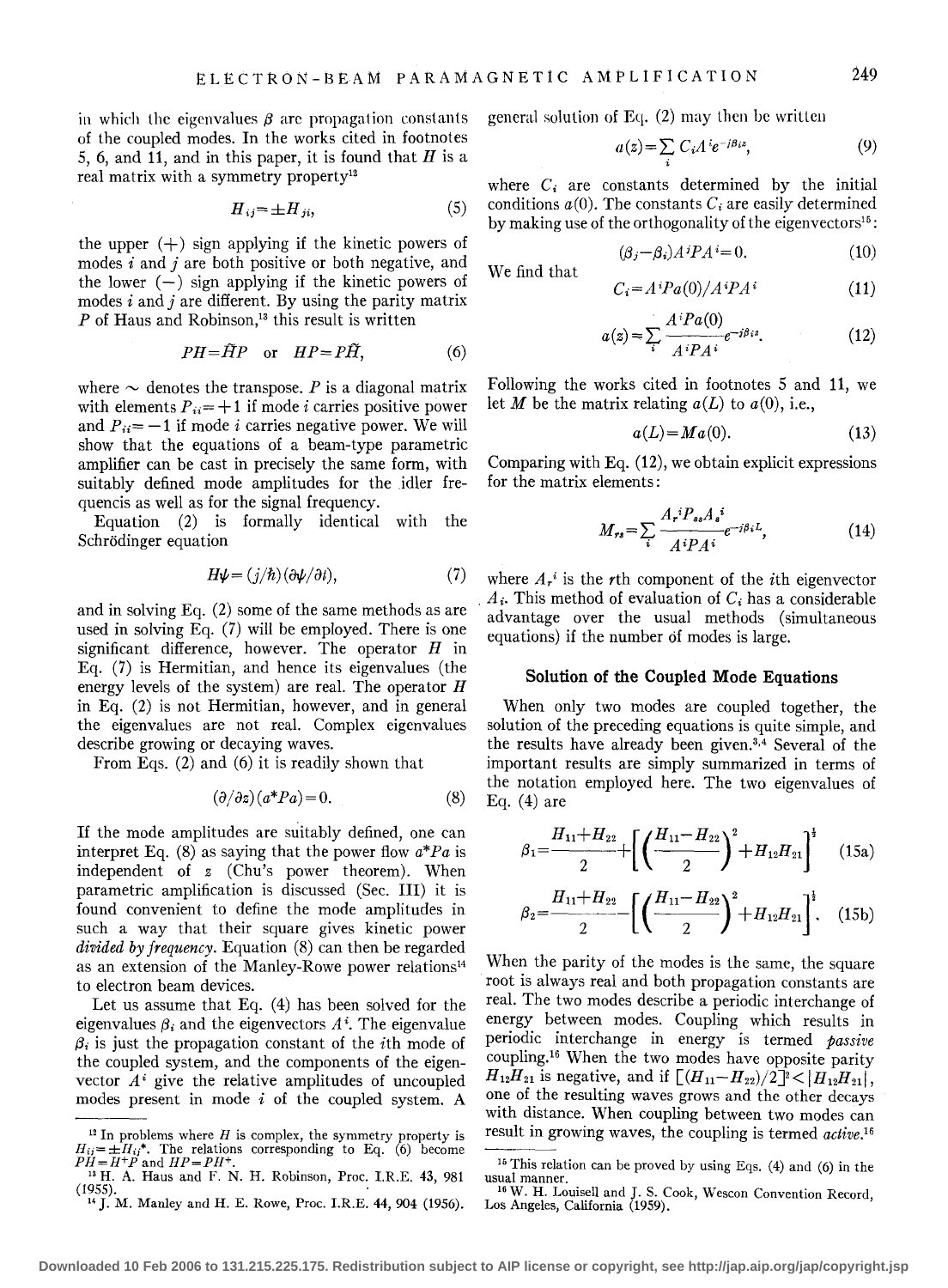The situation to which this method will be applied is one in which two modes of opposite parity (for example,  $P_{11} = +1$ ,  $P_{22} = -1$ ) have the same unperturbed propagation constant  $(H_{11}=H_{22})$  in the presence of a number of other modes which have rather different unperturbed propagation constants. For simplicity we consider a *single* additional mode *(H* aa) and assume that  $|H_{13}H_{31}|, |H_{23}H_{32}|,$  and  $|H_{12}H_{21}|$ are much less than  $(H_{33}-H_{11})^2/4$ . Thus modes 1 and 2 are in synchronism and strongly coupled to each other, but only weakly coupled to mode 3. We can therefore treat mode 3 as a perturbation. The effect of additional weakly coupled modes is obtained by superposition.

Primary interest centers on the matrix element *M* 13· In general, noise will not be stripped from mode 3 and a small fraction of this noise may be transferred to mode 1 (which is taken to be the fast cyclotron signal mode when this result is applied to the quadrupole amplifier). According to Eq. (14),

$$
M_{13} \cong A_1^1 P_{33} A_3^1 e^{-j\beta_1 L} \quad (P_{33} = \pm 1), \tag{16}
$$

where we have retained only the contribution from the growing wave  $\beta_1$ , since it is by far the largest, and  $A^1$ is the *normalized* eigenvector (i.e.,  $A^{i}PA^{i}=1$ ) for the growing wave. The corresponding matrix element which gives the gain in the region under consideration is

$$
M_{11} \cong A_1^1 P_{11} A_1^1 e^{-j\beta_1 L} \quad (P_{11} = +1). \tag{17}
$$

The ratio

$$
M_{13}/M_{11} = P_{33}(A_3^1/A_1^1) \tag{18}
$$

gives directly a measure of the effectiveness of mode 3 in setting up the growing wave relative to that of mode 1. To evaluate this ratio approximately, use is made of Eq. (4) in component form:

$$
(H_{11} - \beta)A_1 + H_{12}A_2 + H_{13}A_3 = 0 \tag{19a}
$$

$$
H_{21}A_1 + (H_{22} - \beta)A_2 + H_{23}A_3 = 0 \tag{19b}
$$

$$
H_{31}A_1 + H_{32}A_2 + (H_{33} - \beta)A_3 = 0. \tag{19c}
$$

To find the propagation constant corresponding to the growing wave the third mode is first neglected completely  $(H_{13}=H_{23}=0)$ ; one obtains, for the case  $H_{11}=H_{22}$ 

$$
\beta_1 = H_{11} + j |H_{12}| \tag{20a}
$$

$$
A_2^1 = -j(|H_{12}|/H_{12})A_1^1.
$$
 (20b)

Substitution of Eqs. (20a) and (20b) into (19c) gives an approximate expression for the ratio

$$
\frac{M_{13}}{M_{11}} = P_{33} \frac{A_3^{1}}{A_1^{1}} = -P_{33} \frac{H_{31} - j(|H_{12}|/H_{12})H_{32}}{H_{33} - H_{11}}, \quad (21)
$$

a quantity which must be small in order for this result to hold. In a later section we use this result to discuss sources of noise in beam-type parametric amplifiers.

## II. BEAM DYNAMICS IN COUPLED MODE FORM

The motion of a filamentary beam of electrons in spatially varying magnetic and electric fields is considered, and the results in terms of cyclotron and synchronous mode amplitudes are expressed. The equations of motion in polarization variables<sup>17</sup> are

$$
\partial v_x/\partial t + v_z(\partial v_x/\partial z) = -\eta (E_x + v_y B_z - v_z B_y); \quad (22a)
$$

$$
\partial v_y/\partial t + v_z(\partial v_y/\partial z) = -\eta (E_y - v_x B_z + v_z B_x); \quad (22b)
$$

$$
\frac{\partial v_z}{\partial t} + v_z (\frac{\partial v_z}{\partial z}) = -\eta (E_z + v_x B_y - v_y B_x); \quad (22c)
$$

$$
\frac{\partial x}{\partial t} + v_z(\frac{\partial x}{\partial z}) = v_x; \tag{22d}
$$

$$
\frac{\partial y}{\partial t} + v_z (\frac{\partial y}{\partial z}) = v_y. \tag{22e}
$$

It is further assumed that the transverse components of the electric and magnetic field vanish at the unperturbed position of the beam (which is taken to be the *z* axis). In general, these components do not vanish off axis, and for axially symmetric fields near the axis and for quadrupole fields they are linearly proportional to the distance from the axis. Thus in linearizing Eqs. (22a)–(22e),  $E_x$ ,  $E_y$ ,  $B_z$ , and  $B_y$  are considered as first-order signal quantities. The transverse velocity *(vx* and *vy)* and position *(x* and *y)* are first-order quantities. In computing the transverse motion, only the unperturbed part of  $v_z$  enters and it is easily computed from Eq. (22c) in terms of the known electric field. We subsequently regard  $v_z$  as a known function of  $z$  and  $t$ , and call it  $u_0$ .

New variables which are simply linear combinations of transverse position and velocity variables are introduced:

$$
a_1 = k \big[ v_x + j v_y \big] \tag{23a}
$$

$$
a_2 = k[v_x - jv_y]
$$
 (23b)

$$
a_3 = k[v_x - jv_y + j\omega_c(x - jy)] \tag{23c}
$$

$$
a_4 = k[v_x + jv_y - j\omega_c(x + jy)], \qquad (23d)
$$

where  $k = (I_0/8\eta\omega_c)^{\frac{1}{2}}$  and  $\omega_c = \eta B_z(0)$ . In general,  $B_z(0)$ (the value of the axial component of field on the axis),  $\omega_c$ , and *k* depend on *z*. The preceding variables are therefore defined in terms of the *local* value of axial magnetic field. When both  $\omega_c$  and  $u_0$  are constant and a single frequency is present,  $a_1$ ,  $a_2$ ,  $a_3$ , and  $a_4$  reduce to the fast cyclotron mode, the slow cyclotron mode, and the two synchronous modes, respectively. When written in terms of the new variables the dynamical equations are

$$
\left(\frac{d}{dt} - j\omega_e\right) a_1 = -\eta k (E_+ + ju_0 B_+) + \frac{1}{k} \frac{dk}{dt} a_1 \quad (24a)
$$

$$
\left(\frac{d}{dt} + j\omega_c\right) a_2 = -\eta k (E_- - ju_0 B_-) + \frac{1}{k} \frac{dk}{dt} \tag{24b}
$$

17 D. L. Bobroff, I.R.E. Trans. on Electron Devices ED-6, 68 (1959).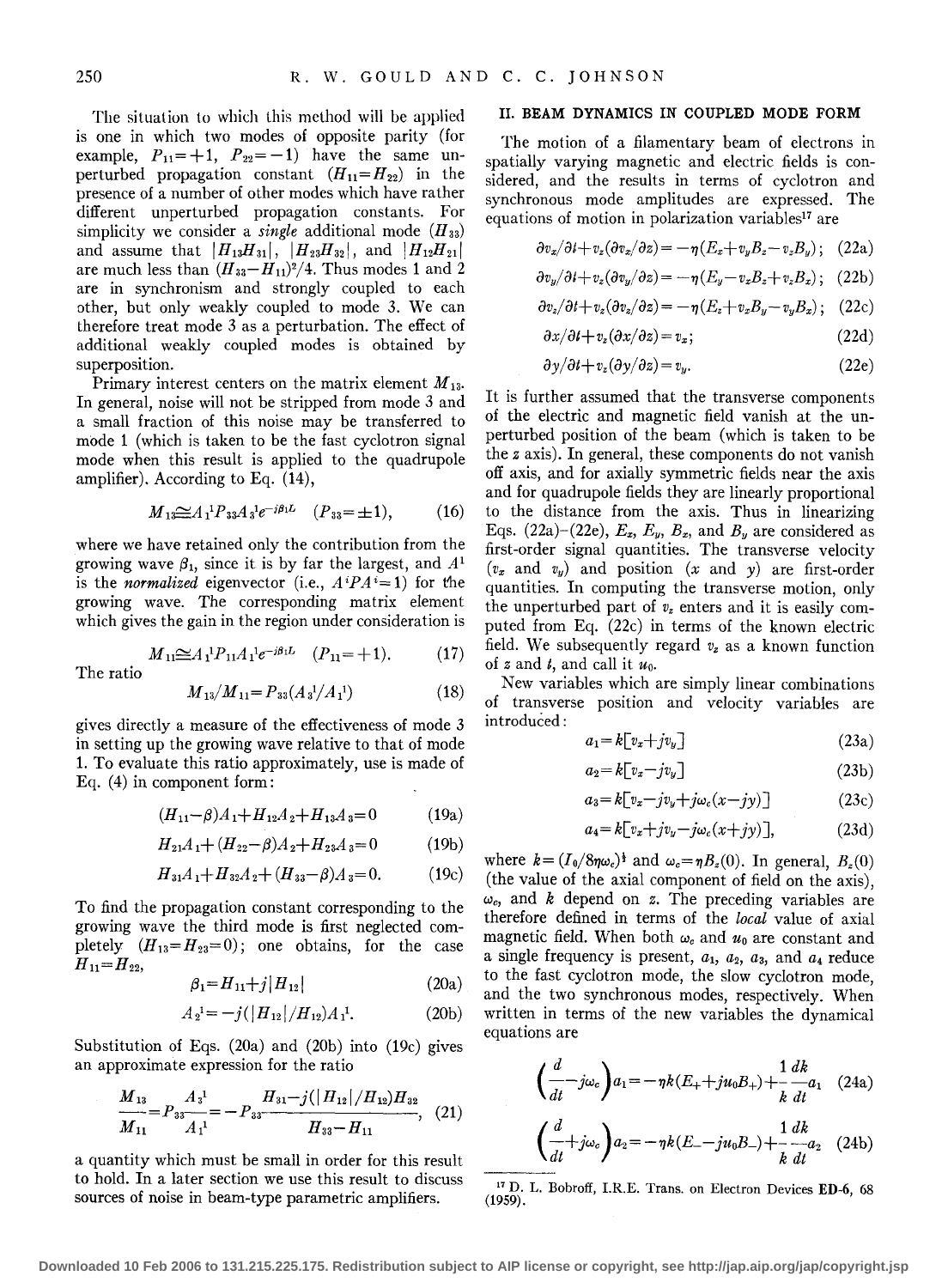$$
\frac{da_3}{dt} = -\eta k (E_- - ju_0 B_-) + \frac{1}{k} \frac{dk}{dt} + \frac{1}{\omega_c} \frac{d\omega_c}{dt} (a_3 - a_2) \qquad (24c)
$$

$$
\frac{da_4}{dt} = -\eta k (E_+ + ju_0 B_+) + \frac{1}{k} \frac{dk}{dt} a_4 + \frac{1}{\omega_c} \frac{d\omega_c}{dt} (a_4 - a_1), \quad (24d)
$$

where  $E_{\pm}=E_x\pm jE_y$  and  $B_{\pm}=B_x\pm jB_y$ , and  $d/dt=(\partial/\partial t)$  $+u_0(\partial/\partial z)$ . When the magnetic field is constant as in the quadrupole amplifier,

$$
d\omega_c/dt = dk/dt = B_+ = B_- = 0,
$$

and the equations simplify substantially. We study this case in Sec. III.

## **Wave Solutions of the Drifting Beam**

For a drifting beam in the absence of transverse electric and magnetic fields, the right-hand sides of Eqs.  $(24a)-(24d)$  vanish, and the solutions for sinusoidal time dependence *eiwt* are:

$$
a_1 = A_1 e^{-j\beta_1 z} \quad \beta_1 = (\omega - \omega_c)/u_0 \tag{25a}
$$

$$
a_2 = A_2 e^{-i\beta_2 z} \quad \beta_2 = (\omega + \omega_c)/u_0 \tag{25b}
$$

$$
a_3 = A_3 e^{-i\beta_3 z} \quad \beta_3 = \omega/\mu_0 \tag{25c}
$$

$$
a_4 = A_4 e^{-j\beta_4 z} \quad \beta_4 = \omega/u_0. \tag{25d}
$$

If the frequency is positive  $(\omega>0)$ , these solutions describe the fast and slow cyclotron modes and the two synchronous modes, respectively. In the case of modes  $a_1$  and  $a_4$ , the beam position  $(x, y)$  at a plane of constant *z* rotates in the *same sense* as the gyration of electrons in the magnetic field. For modes  $a_2$  and  $a_3$  the beam position rotates in the opposite sense. Siegman<sup>11</sup> has shown that when slow wave circuits with circularly polarized fields are employed, only one pair of modes (either  $a_1$  and  $a_4$  or  $a_2$  and  $a_3$ , depending on the sense of the polarization of the circuit fields) is coupled to the circuit. Modes 2 and 4 carry negative power<sup>11,18</sup>  $(P_{22})$  $= P_{44} = -1$ ), and modes 1 and 3 carry positive power  $(P_{11} = P_{33} = +1)$ , and the mode amplitudes have been defined in such a way that their square gives power divided by frequency. Thus

$$
P_k/\omega = |a_1|^2 - |a_2|^2 + |a_3|^2 - |a_4|^2.
$$

If the frequency is negative  $(\omega < 0)$ ,  $a_1$  describes a *slow* cyclotron wave instead of a fast cyclotron wave and a*<sup>2</sup>* describes a *fast* cyclotron wave instead of a slow cyclotron wave. Similarly, the roles of  $a_3$  and  $a_4$  are interchanged for negative frequencies.

#### **III. ELECTRIC QUADRUPOLE FIELDS**

This section generalizes the ideas of Adler, Wade, and Gordon and consider the action of a *traveling* quadrupole



FIG. 1. Quadrupole pump structures: (a)  $\beta_p=0$ , (b)  $\omega_p=0$ .

pump field whose potential near the axis is given by

$$
\phi(r,\theta,z,t) = V_p(r/a)^2 \cos 2\theta \cos(\omega_p t - \beta_p z). \tag{26}
$$

The means for producing a pump field of this sort is shown in Fig. 1 for two special cases: (a)  $\beta_p=0$ ; (b)  $\omega_p=0$ . The latter case corresponds to Gordon's proposal for dc pumping.<sup>2</sup> Noting that  $r^2 \cos 2\theta = x^2 - y^2$ , the electric fields derived from Eq. (26) are

$$
E_x = -2(V_p/a^2)x\cos(\omega_p t - \beta_p z)
$$
 (27a)

$$
E_y = +2(V_p/a^2)y\cos(\omega_p t - \beta_p z). \tag{27b}
$$

When these are substituted into Eqs.  $(24a)-(24d)$ , a set of four partial differential equations with coefficients which depend on *t* and *z* results:

$$
\begin{bmatrix} \frac{\partial}{\partial t} + u_0 & -j\omega_c \\ dt & \frac{\partial}{\partial z} \end{bmatrix} a_1 = -2j - \cos(\omega_p t - \beta_p z) \begin{bmatrix} a_3 - a_2 \end{bmatrix} \tag{28a}
$$

$$
\left[\frac{\partial}{\partial t} + u_0 - \frac{\partial}{\partial z} + j\omega_c\right] a_2 = 2j \frac{\Omega^2}{\omega_c} \cos(\omega_p t - \beta_p z) \left[a_4 - a_1\right] \tag{28b}
$$

$$
\left[\frac{\partial}{\partial t} + u_0 \frac{\partial}{\partial z}\right] a_3 = 2j \frac{\Omega^2}{\omega_c} \cos(\omega_p t - \beta_p z) \left[a_4 - a_1\right] \tag{28c}
$$

$$
\begin{bmatrix} \frac{\partial}{\partial t} & \frac{\partial}{\partial t} \\ -\frac{1}{2}u_0 - \frac{\partial}{\partial z} \end{bmatrix} a_4 = -2j \frac{\Omega^2}{\omega_c} \cos(\omega_p t - \beta_p z) \begin{bmatrix} a_3 - a_2 \end{bmatrix}, \tag{28d}
$$

where the magnetic field is assumed to be constant and  $\Omega^2 \equiv |e| V_p / ma^2$  is a pump strength parameter which has the dimensions of frequency squared. It is assumed here that the pump structure will support only the pump field [Eq. (26)] and that it will support no waves which have the same frequency and propagation constant as any of the beam modes.

<sup>18</sup> C. C. Johnson, J. Appl. Phys. 31, 338 (1960).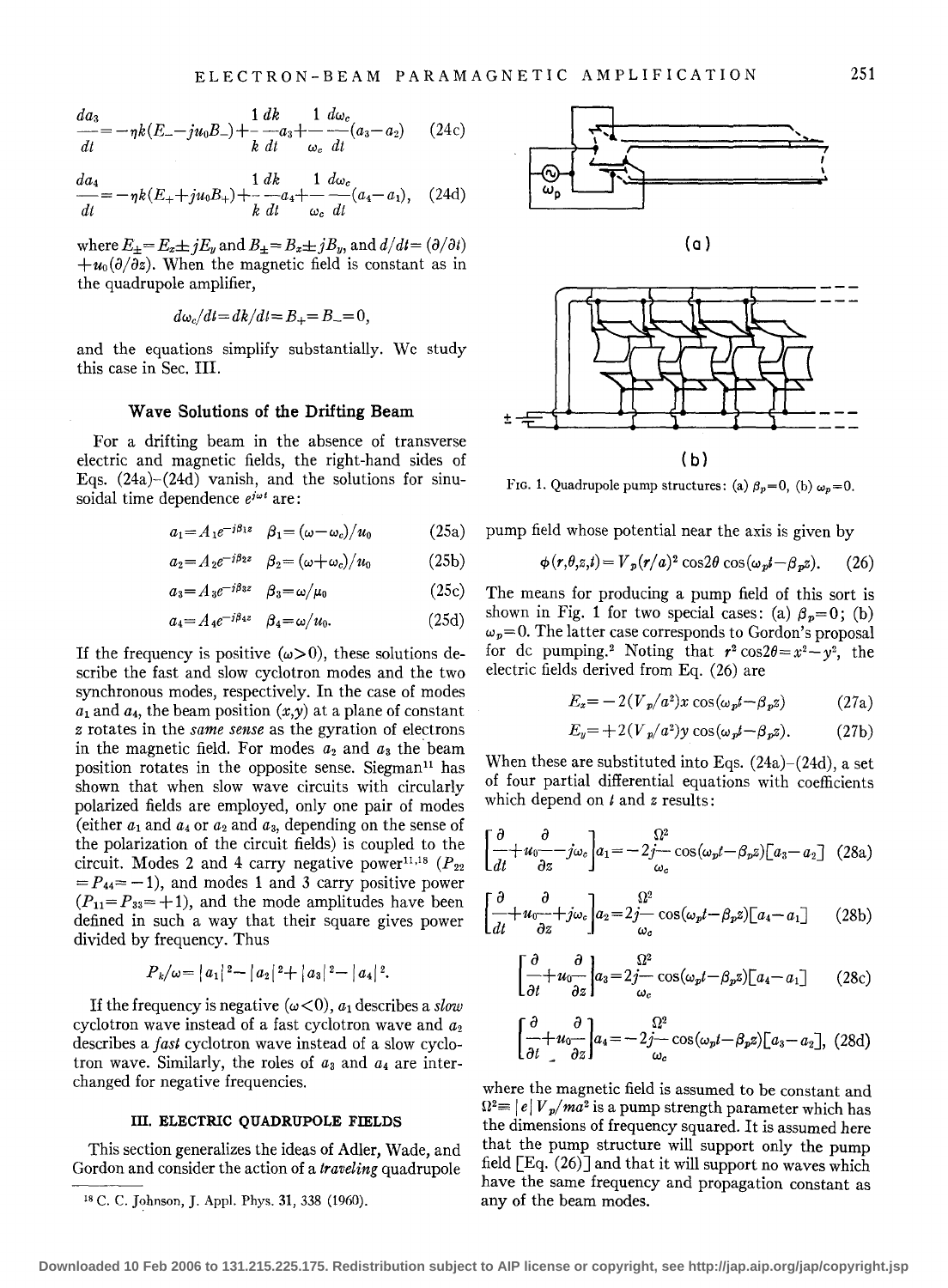Equations (28) must be solved subject to the boundary conditions that  $a_1$ ,  $a_2$ ,  $a_3$ , and  $a_4$  are known functions of time on an initial plane  $z=0$ . The simplest case of interest is one in which a single mode has sinusoidal time dependence *eiwt* at the initial plane. In the absence of the pump  $\Omega^2=0$ , the appropriate equation from Eqs. (28a)-(28d) shows that the mode would simply propagate down the beam  $a_i \sim e^{-i\beta z}$ . When the pump is present, however, this mode also acts as a source for other modes by virtue of the additional terms on the right-hand side of Eqs. (28). When a mode amplitude proportional to  $e^{i(\omega t - \beta z)}$  is multiplied by the pump quantity  $cos(\omega_p t - \beta_p z)$ , two new terms of the form  $e^{i(\omega_n t - \beta_n z)}$  are produced, where

$$
\omega_1 = \omega + \omega_p \qquad \beta_1 = \beta + \beta_p
$$
  

$$
\omega_{-1} = \omega - \omega_p \qquad \beta_{-1} = \beta - \beta_p.
$$

It may be said that the new terms have their frequency and propagation constant shifted by  $\pm \omega_p$  and  $\pm \beta_p$ , respectively, from the original wave. This is shown schematically in the  $\omega-\beta$  diagram of Fig. 2. Not only does a wave  $(\omega,\beta)$  lead to the new terms  $(\omega_1,\beta_1)$  and  $(\omega_{-1},\beta_{-1})$ , but each new term leads to additional new terms so that the entire set of waves  $(\omega_n = \omega + n\omega_p)$ ,  $\beta_n = \beta + n\beta_p$ , where *n* is any positive or negative integer, is present.

Solutions will be of the form

$$
a_i = \sum_n a_{i,n}(z) e^{i(\omega_n t - n\beta_p z)}, \qquad (29)
$$

where, for generality, we have allowed for the possibility that each idler has a different *z* dependence. In order to obtain a set of constant coefficient equations for the· amplitudes  $a_{i,n}(z)$  we also have factored part of the z dependence,  $e^{-in\beta p^z}$ . Upon substituting Eq. (29) into Eq. 28 and making use of the orthogonality of different frequency components, one obtains equations for the signal and idler amplitudes in coupled mode form



FIG. 2.  $\omega$ - $\beta$  diagram illustrating the generation of new modes by the pump.



FIG. 3. Diagram showing coupling of modes in a quadrupole pump field. Solid lines indicate active coupling of two modes and dashed lines indicate passive coupling. The lines from  $a_{\sigma}$  at the bottom are to be imagined as connected to the lines from  $a_3$  at the top by wrapping the diagram into a cylinder.

[compare with Eq.  $(1)$ ]:

$$
\left[-\frac{\partial}{\partial z} + \frac{(\omega_n - \omega_c - n\beta_p u_0)}{u_0}\right]a_{1,n}
$$
  
+ 
$$
\frac{\Omega^2}{\omega_c u_0} [a_{3,n-1} - a_{2,n-1} + a_{3,n+1} - a_{2,n+1}] = 0; \quad (30a)
$$
  

$$
\left[-\frac{\partial}{\partial z} + \frac{(\omega_n + \omega_c - n\beta_p u_0)}{u_{2,n}}\right] a_{2,n}
$$

$$
\frac{\partial z}{\partial z} = u_0 \mathbf{J}
$$
  
-  $\frac{\Omega^2}{-\omega_c u_0} [a_{4,n-1} - a_{1,n-1} + a_{4,n+1} - a_{1,n+1}] = 0; \quad (30b)$ 

$$
\begin{aligned}\n&\left[-\frac{\partial}{\partial z} + \frac{\omega_n - n\beta_p u_0}{u_0}\right] a_{3,n} \\
&\quad - \frac{\Omega^2}{\omega_c u_0} \left[a_{4,n-1} - a_{1,n-1} + a_{4,n+1} - a_{1,n-1}\right] = 0; \quad (30c) \\
&\left[-\frac{\partial}{\partial z} + \frac{\omega_n - n\beta_p u_0}{u_0}\right] a_{4,n} \\
&\quad \Omega^2\n\end{aligned}
$$

$$
+\sum_{\omega_c u_0}^{u_0} [a_{3,n-1}-a_{2,n-1}+a_{3,n+1}-a_{2,n+1}]=0. \quad (30d)
$$

It is convenient to interpret these equations as describing the propagation of a set of coupled modes. The uncoupled modes are simply those modes which can exist on the beam at *signal and idler frequencies*  $(\omega_n)$  in in the absence of a pump (see Sec. II). The effect of the pump is to couple these modes together. Figure 3 has been constructed from Eqs. (30a)-(30d) and shows diagrammatically which modes are coupled together. A solid line drawn between two modes indicates active coupling leading to the possibility of growth, while a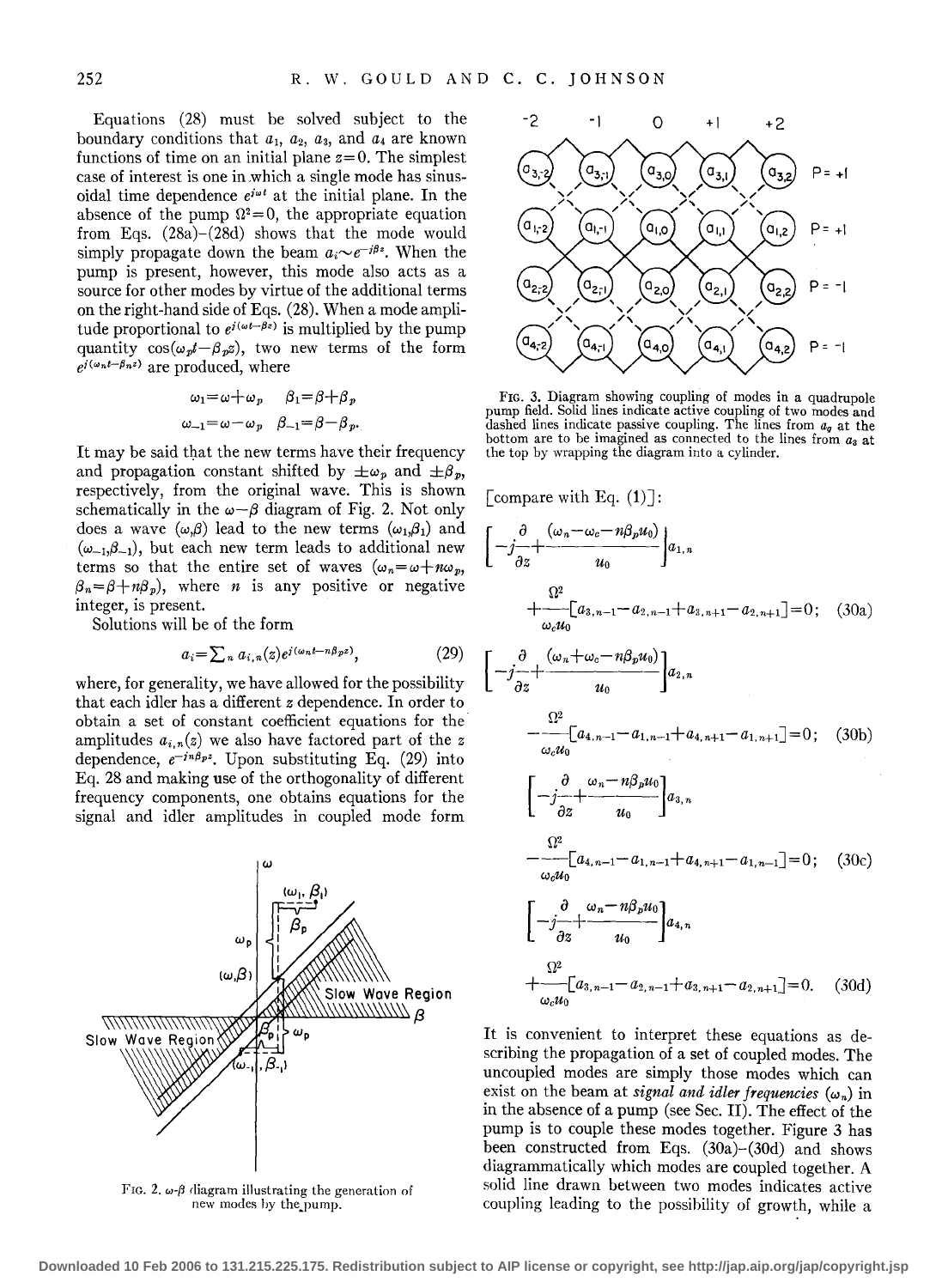dashed line indicates passive coupling. Parity assignments of modes implied by Eqs.  $(30a)$ - $(30d)$  are also shown.  $a_{3,n}$  and  $a_{1,n}$  have positive parity, and  $a_{2,n}$  and *a4,n* have negative parity.

It is seen that  $a_{1,0}$  is directly coupled to  $a_{3,-1}$ ,  $a_{2,-1}$ ,  $a_{3,1}$ , and  $a_{2,1}$ . When any one of the latter uncoupled modes has approximately the same *z* dependence as that of *a1,0,* the effect of such a coupling is strong. The *z* dependences of the uncoupled modes are obtained from the diagonal elements  $H_{ii}$  of Eqs. (30a)–(30d):

$$
\frac{\omega - \omega_c + n\Omega_p}{u_0} \frac{\omega + \omega_c + n\Omega_p}{u_0} \frac{\omega + n\Omega_p}{u_0} \frac{\omega + n\Omega_p}{u_0}, \qquad (31)
$$

where  $\Omega_p = \omega_p - \beta_p u_0$  is the Doppler-shifted pump frequency. Figure 4 shows a plot of  $\omega$  vs  $H_{ii}$  for the various uncoupled modes.19 Each set of curves is displaced horizontally from its neighbors by an amount  $\Omega_p/u_0$ .

## **Twisted Quadrupole**

Before discussing the solution and interpretation of these equations we also quote similar equations applying to a twisted quadrupole pump field, $20$  whose potential near the axis is given by

$$
\phi(r,\theta,z,t) = \frac{1}{2} V_p(r/a)^2 \cos(\omega_p t - \beta_p z \pm 2\theta). \tag{32}
$$

Such a potential may be generated by means of an octufilar helix driven as shown in Fig. 5. Note that for



FIG. 4.  $\omega$  vs  $H_{ii}$  of the uncoupled modes.

<sup>19</sup> We have refrained from calling  $H_{ii}$  the propagation constant of the ith uncoupled mode because we have already factored part of the *z* dependence. When this *z* dependence is reinserted, we find the uncoupled mode propagation constants to be

#### $(\omega_n-\omega_c/u_0)(\omega_n+\omega_c/u_0)(\omega_n/u_0)(\omega_n/u_0)$

when the frequency is  $\omega_n$ , i.e., the uncoupled modes are just fast and slow cyclotron and synchronous waves at frequency  $\omega_n$  when  $\omega_n>0$ , and when  $\omega_n<0$  the role of fast and slow waves is interchanged. interchanged.<br><sup>20</sup> The special case of dc pumping  $(\omega_p=0)$  with a quadrufilar

helix is discussed by A. E. Siegman, Proc. I.R.E. 48, 1750 (1960).



FIG. *5.* Twisted octufilar helix which gives rise to the potential given by Eq. (32).

 $\omega_p = 0$ , only four wires are necessary to create the twisted quadrufilar field, since the other wires are at zero potential.

When the pump fields derived from this potential are substituted into Eqs. (18a)-(18d), one obtains equations analogous to  $(24a)-(24d)$ :

$$
\left[-\frac{\partial}{\partial z} + \frac{(\omega_n - \omega_c - n\beta_p u_0)}{u_0}\right] a_{1,n} - \frac{\Omega^2}{\omega_c u_0} [a_{2,n\pm 1} - a_{3,n\pm 1}] = 0; \quad (33a)
$$

$$
\left[-j\frac{\partial}{\partial z} + \frac{(\omega_n + \omega_c - n\beta_p u_0)}{u_0}\right] a_{2,n}
$$

$$
- \frac{\Omega^2}{\omega_c u_0} [a_{4,n+1} - a_{1,n+1}] = 0; \quad (33b)
$$

$$
\left[-j\frac{\partial}{\partial z}+\frac{\omega_n-\beta_p u_0}{u_0}\right]a_{3,n}-\frac{\Omega^2}{\omega_c u_0}\left[a_{4,n+1}-a_{1,n+1}\right]=0\tag{33c}
$$

$$
\left[-j\frac{\partial}{\partial z} + \frac{\omega_n - \beta_p u_0}{u_0}\right] a_{4,n} - \frac{\Omega^2}{\omega_c u_0} \left[a_{2,n+1} - a_{3,n+1}\right] = 0. \quad (33d)
$$

Comparison with Eqs. (30a)-(30d) shows that, with the twisted quadrupole, modes of a particular frequency (n value) are coupled either to modes of the next higher frequency or to modes of the next lower frequency, but not to both. This feature, illustrated schematically in Fig.  $6(a)$  and  $(b)$ , is seen to be inherently simpler than that of the previous example, since only modes with the proper polarization are coupled by the pump field.

#### **Quadrupole Solutions**

By virtue of the time- and space-dependent pump wave, modes whose frequencies differ by  $\pm \omega_p$  and whose propagation constants differ by about  $\pm \beta_p$  are coupled together. In order for a strong interaction between two modes to occur, two conditions must be fulfilled: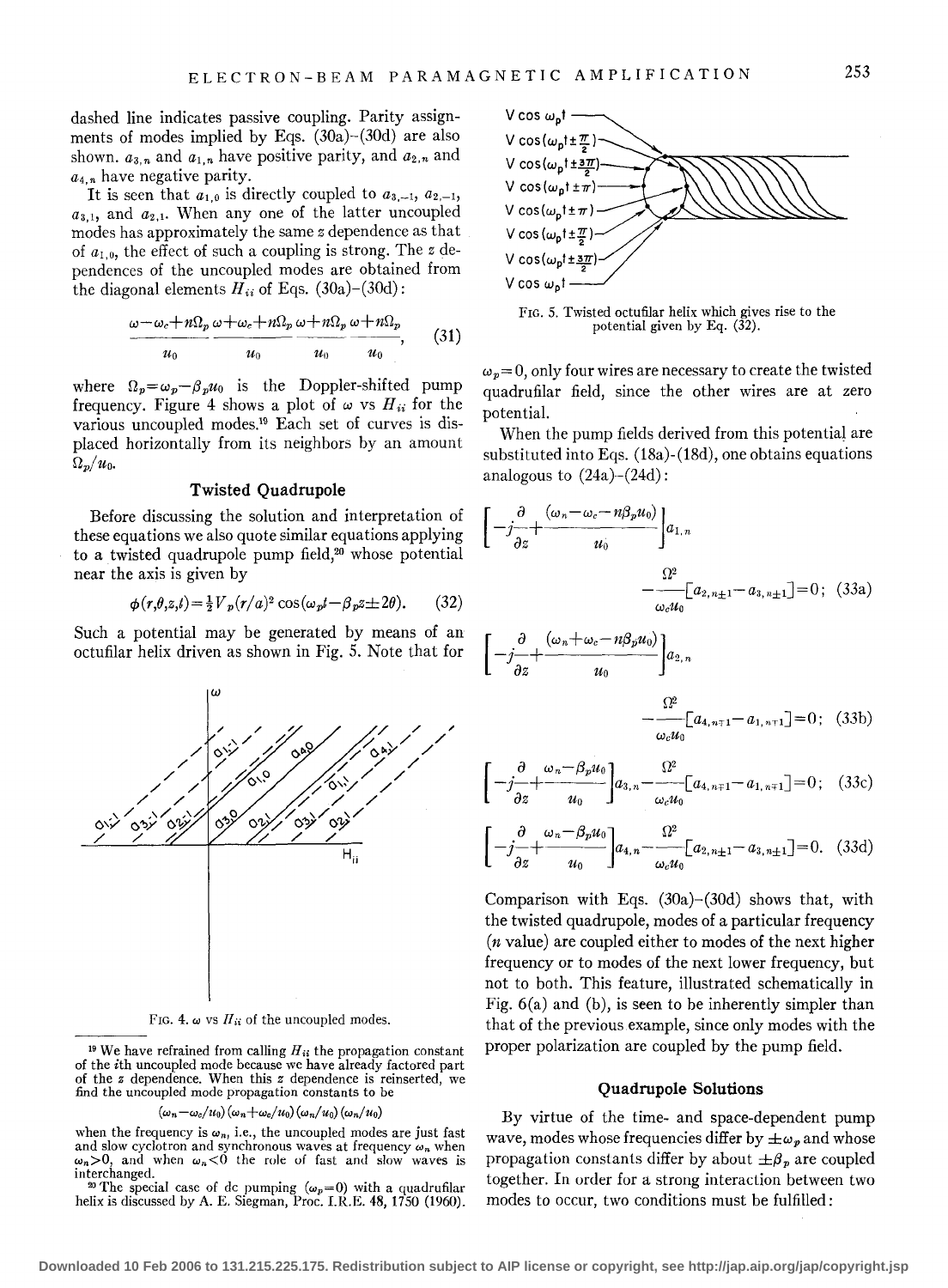FIG. 6. Diagram showing coupling of modes by twisted quadrupole field. Solid lines indicate active coupling and dashed lines indicate passive coupling.



(a) Direct coupling between the modes must exist (see Fig. 3 for summary of the couplings);

(b) The modes must have nearly the same diagonal elements  $H_{ii}$ , i.e., the corresponding lines in Fig. 4 must nearly overlap.

For the case of the twisted quadrupole, there are three different values of Doppler-shifted pump frequency for each choice of sign in Eq. (32) for which strong interaction can occur. Figure 7 shows the modes which are strongly coupled (same values of  $H_{ii}$ ) and summarizes the conditions for which strong interaction occurs. When the pump potential is given by Eq. (26) instead of Eq. (32), all of the strong interactions shown in Fig. 7 are also possible, since Eq. (26) contains terms corresponding to *both* choices of sign in Eq. (32).

For either type of quadrupole field, the strong coupling between  $a_{1,0}$  and  $a_{2,-1}$ , which arises when  $\Omega_p = 2\omega_c$ , leads to amplification.  $a_{1,0}$  is a fast cyclotron wave and if  $\omega_p > \omega$  (high-frequency pumping<sup>1</sup>),  $a_{2,-1}$  is also fast cyclotron wave (see Fig. 2). Whereas if  $\omega_p < \omega$ (low-frequency or dc pumping<sup>2</sup>),  $a_{2,-1}$  is a slow cyclotron wave. Regardless of the pump frequency, the two modes have opposite parity and a growing and decaying pair of waves results. We note also that the slow cydotron wave  $a_{2,0}$  is coupled to a fast cyclotron wave  $a_{1,1}$ , whose frequency is  $\omega + \omega_p$ , producing a growing and decaying pair of waves.



FIG. 7. Diagram showing which modes are strongly interacting in a twisted electric quadrupole field.

The rates of growth and decay are easily obtained by neglecting all but the two modes which have nearly the propagation constants. The effect of the weakly interacting synchronous modes is discussed in the next section. Taking  $a_{1,0}$  and  $a_{2,-1}$  to be the first and second modes, respectively, we have

$$
H_{11} = (\omega - \omega_c)/u_0 \quad H_{12} = -(\Omega^2/\omega_c u_0)
$$
  
\n
$$
H_{21} = \Omega^2/\omega_c u_0 \qquad H_{22} = (\omega + \omega_c - \Omega_p)/u_0.
$$
\n(34)

On substituting into Eq. (15),

$$
\beta u_0 = (\omega - \omega_c - \frac{1}{2}\Delta\Omega_p) \pm \left[ (\frac{1}{2}\Delta\Omega_p)^2 - (\Omega^2/\omega_c) \right]^{\frac{1}{2}}, \quad (35)
$$

where  $\Delta\Omega_p = \Omega_p - 2\omega_c$  is the difference between the Doppler-shifted pump frequency and  $2\omega_c$ . Growth is possible if  $(\Delta \Omega_p) < 2\Omega^2/\omega_c$ . The weaker the pump (small  $\Omega^2$ ) the more nearly equal the Doppler-shifted pump frequency and twice the cyclotron frequency must be in order to achieve growth. When  $\Delta\Omega_p = 0$ ,

$$
\beta = (\omega - \omega_c)/u_0 \pm j(\Omega^2/\omega_c u_0). \tag{36}
$$

The spatial rate of growth  $\Omega^2/\omega_c u_0$  is proportional to the pump strength. This result is the same for both highfrequency and for low-frequency pumping.

A similar analysis of the coupling between  $a_{2,0}$ , a slow cyclotron wave at frequency  $\omega$ ; and  $a_{1,1}$ , a fast cyclotron wave at frequency  $\omega + \omega_p$ , yields a growing and decaying pair of waves With exactly the same growth rate and

$$
\beta_{u_0} = (\omega + \omega_c - \frac{1}{2}\Delta\Omega_p \pm \left[ \left( \frac{1}{2}\Delta\Omega_p \right)^2 - \left( \Omega^2/\omega_c \right)^2 \right]^{\frac{1}{2}}. \tag{37}
$$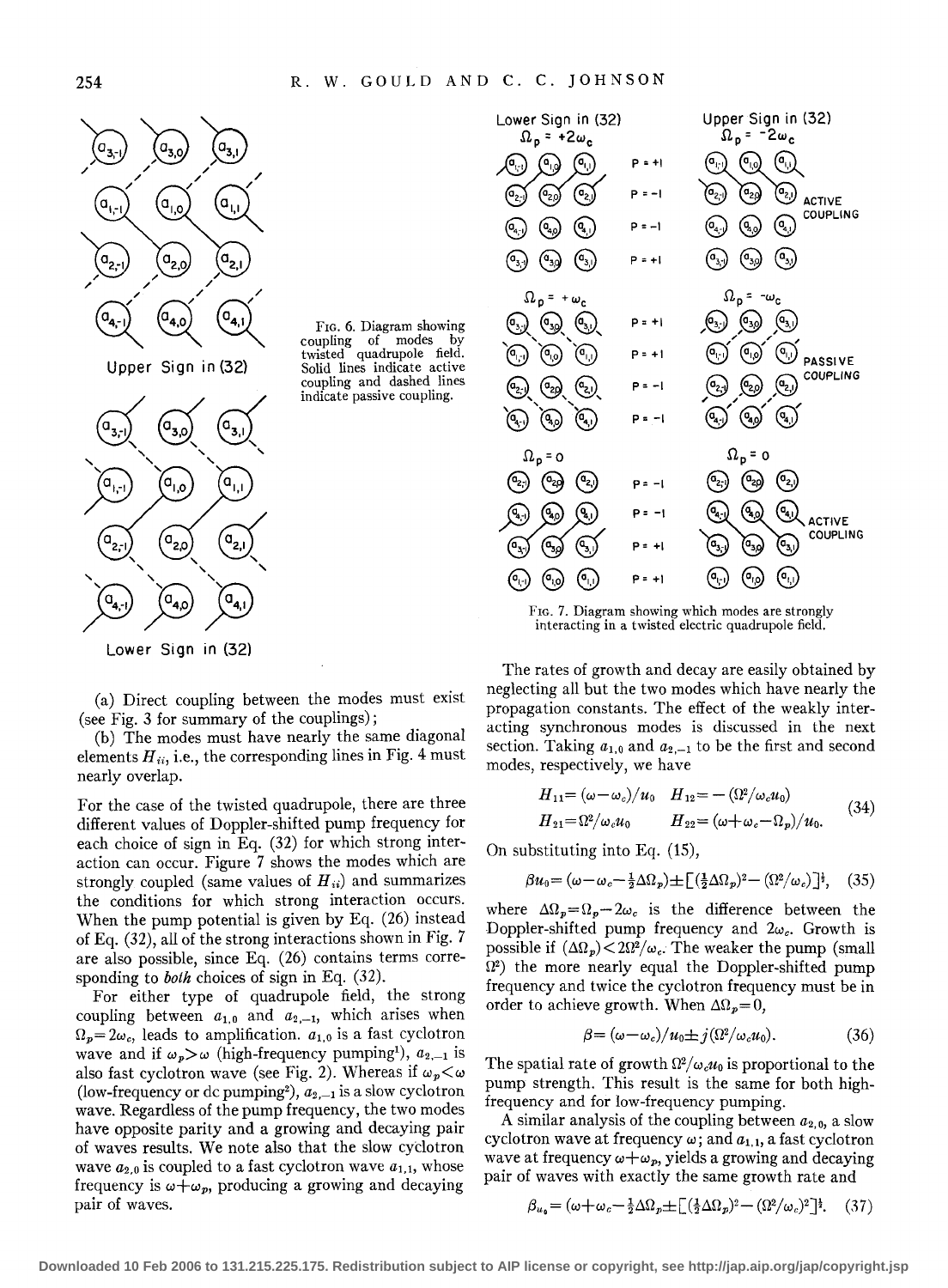## Source of Noise in the Quadrupole Amplifier

Figure 3 and Eqs.  $(30a)$ – $(30d)$  show that six other weakly interacting modes,  $a_{3,-1}a_{3,1}$ ,  $a_{2,1}$ ,  $a_{4,-2}$ ,  $a_{1,-2}$ , and  $a_{4,0}$ , are also coupled directly to the strongly interacting pair of modes which give rise to gain,<sup>21</sup>  $a_{1,0}$ , and  $a_{2,-1}$ . In general, these modes will not be stripped of noise, and we can evaluate their contribution to the output noise temperature with the aid of Eqs.  $(21)$  and  $(30)$ . Table I shows the values of  $M_{1i}/M_{11}$  ( $i=3, 4, 5, 6, 7, 8$ ) so obtained for  $\Delta\Omega_p = 0$ . By inserting the transverse velocities emanating from a hot cathode<sup>22</sup> into the mode definitions [Eqs.  $(23)$ ], the noise power for each of these weakly coupled modes can be found. Adler and Wade<sup>23</sup> have shown by this procedure that the noise power carried by a cyclotron wave is  $(\omega/\omega_c)kT_c\Delta f$ . The synchronous waves will carry noise power from the transverse displacements *in addition* to that from the transverse velocities, as seen from Eqs. (23c) and (23d). This additional term can easily be shown to be small when the cathode radius is small compared to the Larmor radius  $(kT_c/m)^{\frac{1}{2}}/\omega_c$ <sup>22</sup> The *minimum* noise carried by *all* the weakly coupled modes can be set at  $(\omega/\omega_c)kT_c\Delta f$ , and the noise temperature of the device from these sources is  $2.70\frac{\epsilon^2 T_{\text{cathode}}}{}$  in the Adler-Wade tube. Most of the noise comes from the  $a_{4,0}$  and  $a_{3,-1}$  synchronous modes at the signal and idler frequencies, respectively. Equation (36) shows that  $\xi$  is just  $1/2\pi$  times the gain in nepers per cyclotron wavelength. Hence the gain per cyclotron wavelength should be small to minimize this source of noise. In the Adler quadrupole amplifier  $\sum_{i=1}^{\infty}$ , and noise contributed from these sources is estimated to be of the order of 40°K. An accurate calculation would require a detailed knowledge of the noise of the various weakly interacting modes, and hence a theory of the gun region.

Note added in proof. R. Adler has informed us that the measured noise appears to be independent of the pump strength. This would rule out the explanation, described here, of the noise observed in quadrupole amplifiers.

We also note from Fig. 6(b) or from Eqs. (33a)-(33d) that, if a twisted quadrupole is employed, the two major source of noise,  $a_{4,0}$  and  $a_{3,-1}$ , are still present although the other modes,  $a_{3,1}$ ,  $a_{2,1}$ ,  $a_{4,-2}$ , and  $a_{1,-2}$ , are no longer coupled.

# Parametric Refrigeration

Sturrock has recently proposed a method for removing noise from the negative energy slow space-charge wave.24 The present paper now shows how this idea can be extended to make possible the removal of noise from the negative energy slow cyclotron wave.26 A requirement for such a scheme is that we have *passive* coupling between the negative energy slow cyclotron wave and a positive energy wave from which the noise can be removed by conventional means. This is only possible if the latter is a negative frequency wave, i.e., if highfrequency pumping  $(\omega_p > \omega)$  is employed. Such a coupling exists between  $a_{2,0}$  and  $a_{4,-1}$ , according to Fig. 7, and we must arrange the pump circuit so that  $\Omega_p = \omega_p - \beta_p u_0 = -\omega_c$ . If a twisted quadrupole is employed, the potential must correspond to the upper sign in Eq. (32), i.e., the pitch of the helix must have the same sense as the spiral orbit of an electron in the uniform field. The strength of the pump field for complete energy interchange in a distance  $L$  is determined by the condition<sup>26</sup>

$$
(\Omega^2/\omega_c u_0)L = \pi/2. \tag{38}
$$

The noise on the synchronous idler mode  $a_{4,-1}$  must first be removed by allowing it to interact with a slow wave circuit.

The slow synchronous mode *a40* could be cooled, in a similar manner, by coupling it passively to a fast cyclotron idler  $a_{2-1}$  which has previously been cooled. with a Cuccia coupler.<sup>27</sup> The pump requirement is  $\Omega_p = \omega_p - \beta_p u_0 = +\omega_c$ , and the upper sign in Eq. (32) is appropriate.

#### IV. AXIALLY SYMMETRIC ELECTRIC AND MAGNETIC FIELDS

When the electric and magnetic fields are axially symmetric, the transverse components near the axis are related to longitudinal components on the axis (which we label simply  $B$  and  $E$  in this discussion):

$$
B_x \cong -\frac{1}{2}B'x \quad B_y \cong -\frac{1}{2}B'y \tag{39a}
$$

$$
E_x \cong -\frac{1}{2}E'x \quad E_y \cong -\frac{1}{2}E'y,\tag{39b}
$$

where the prime denoted differentiation with respect to  $z(\partial/\partial z)$ . These relations are valid even when *E* and *B* depend on time, since they follow directly from  $\nabla \cdot \mathbf{E}$  $=\nabla \cdot \mathbf{B}=0$ . Substituting Eqs. (39a) and (39b) into Eqs.  $(24a)$ – $(24d)$ , and using Eqs.  $(23a)$ – $(23d)$  to express *x* and *y* in terms of  $a_1$ ,  $a_2$ ,  $a_3$ , and  $a_4$ , one obtains:

$$
\left(\frac{\partial}{\partial t} + u_0 \frac{\partial}{\partial z} - j\omega_o\right) a_1 = -\frac{u_0 B'}{2B} a_4 + \frac{E'}{2B} (a_4 - a_1) \tag{40a}
$$

$$
\left(\frac{\partial}{\partial t} + u_0 \frac{\partial}{\partial z} + j\omega_c\right) a_2 = -\frac{u_0 B'}{2B} a_3 - j\frac{E'}{2B} (a_3 - a_2) \tag{40b}
$$

$$
\left(\frac{\partial}{\partial t} + u_0 \frac{\partial}{\partial z}\right) a_3 = -\frac{u_0 B'}{2B} a_2 - j \frac{E'}{2B} (a_3 - a_2) \tag{40c}
$$

$$
\left(\frac{\partial}{\partial t} + u_0 \frac{\partial}{\partial z}\right) a_4 = -\frac{u_0 B'}{2B} a_1 + j \frac{E'}{2B} (a_4 - a_1). \quad (40d)
$$

<sup>26</sup> Because the coupling between any pair of modes involves the same coefficient, this is the condition which must exactly hold for complex interchange between any pair of strongly interacting

<sup>27</sup> C. L. Cuccia, RCA Rev. 10, 270 (1949).

<sup>&</sup>lt;sup>21</sup> Other modes are coupled indirectly to  $a_{1,0}$  and  $a_{2,-1}$  through the modes we are considering, but they make an even smaller

contribution to the output noise.<br><sup>22</sup> G. Wade, K. Amo, and D. A. Watkins, J. Appl. Phys. 25, 1514<br>(1954).

<sup>&</sup>lt;sup>22</sup>  $^{23}$  R. Adler and G. Wade, J. Appl. Phys. 31, 1261 (1960).<br><sup>24</sup> P. A. Sturrock, M. L. Rept. No. 656, Stanford University, Stanford, California (October, 1959).

<sup>&</sup>lt;sup>25</sup> The method described below has been proposed independently, and verified experimentally, by E. I. Gordon and A. Ashkin (to be published).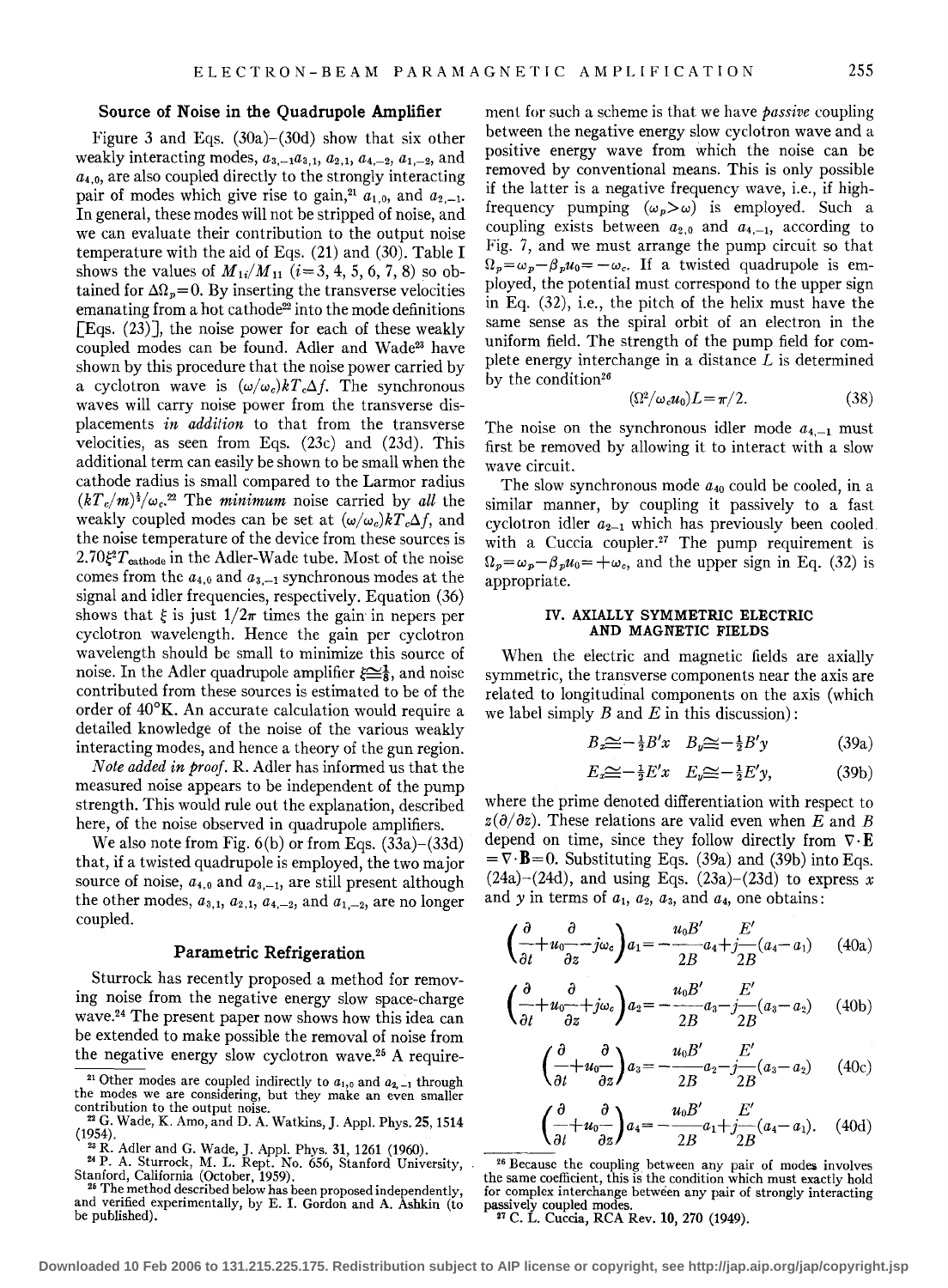It must be remembered that in general  $u_0$  and  $\omega_c$  are also functions of *z* and *t.* 

# **Adiabatic Changes**

If  $|H_{ij}H_{ji}|\ll |H_{ii}-H_{jj}|^2$ , we may neglect coupling between modes *i* and j. If the magnetic and electric fields change sufficiently slowly, i.e., if  $u_0 B'/2B$  and  $E'/2B$  are small compared with  $\omega_c$ , Eqs. (40a) and (40b) become

$$
[-j(\partial/\partial z) + (\omega - \omega_c + E'/2B)/u_0]a_1 \geq 0 \qquad (41a)
$$

$$
[-j(\partial/\partial z) + (\omega + \omega_c - E'/2B)/u_0]a_2 \approx 0 \quad (41b)
$$

$$
[-j(\partial/\partial z) + (\omega + E'/2B)/u_0]a_3 \approx 0 \qquad (41c)
$$

$$
[-j(\partial/\partial z) + (\omega - E'/2B)/u_0]a_i \approx 0, \quad (41d)
$$

where sinusoidal time dependence has been assumed. These equations have as their solutions

$$
a_1(z) = a_1(0) \exp \left[ -j \int_0^z dz (\omega - \omega_c + E'/>B)/u_0 \right]
$$
 (42a)

$$
a_2(z) = a_2(0) \exp\left[-j \int_0^z dz (\omega + \omega_c - E'/2B)/u_0\right]
$$
 (42b)

$$
a_3(z) = a_3(0) \exp\left[-j \int_0^z dz(\omega + E'/2B)/u_0\right]
$$
 (42c)

$$
a_4(z) = a_4(0) \exp\biggl[ -j \int_0^z dz (\omega - E'/2B)/u_0 \biggr].
$$
 (42d)

The mode amplitudes remain constant, aside from a phase factor, during an adiabatic increase or decrease in electric or magnetic field. Since the modes have been defined in terms of the local magnetic field, the kinetic power of each mode is constant. These results are directly related to the well-known behavior of single particles in slowly varying magnetic fields. <sup>28</sup> • 29 The orbit expands or contracts in such a way that  $m(v_x^2 + v_y^2)/2B$ , the magnetic moment, remains constant and the radius of the guiding center *R* moves along a field line, i.e., *BR2* is constant. The position of the guiding center is  $\mathbf{R} = \mathbf{r} - (\omega_c \times \mathbf{v})/\omega_c^2$ , and according to Eqs. (23a)–(23d),

$$
\frac{(v_x^2 + v_y^2)}{B \sim a_1^2 + a_2^2}
$$
  
 
$$
R^2 B \sim a_3^2 + a_4^2,
$$

both of which are constants of the motion.

We note also that, although  $E'/2Bu_0$  is small, its integral with respect to *z* may not be, and the phase shift of the two synchronous modes will not always be the same.

# **Abrupt Jumps**

When a change in the *magnetic field* takes place in a small fraction of a cyclotron wavelength, all terms in Eqs. (40*a*) -(40d) except those involving *B'* and  $\partial/\partial z$ may be neglected, and we write:

 $(da_1/d\xi) + a_4 = 0$  (43a)

$$
(da_4/d\xi) + a_1 = 0 \tag{43b}
$$

$$
(da_2/d\xi) + a_3 = 0 \tag{43c}
$$

$$
(da_3/d\xi) + a_2 = 0,\t(43d)
$$

where  $d\xi = (B'/2B)dz$ . Modes 1 and 4 become coupled, as do modes 2 and 3. These equations are readily solved, and the matrix connecting the mode amplitudes immediately following the jump to those immediately preceding the jump has the elements

$$
M_{11} = M_{22} = M_{33} = M_{44} = \frac{1}{2} \left[ (B_2/B_1)^{\frac{1}{2}} + (B_1/B_2)^{\frac{1}{2}} \right] \quad (44a)
$$

$$
M_{14} = M_{41} = M_{23} = M_{32}
$$
  
=  $-\frac{1}{2} \left[ (B_2/B_1)^{\frac{1}{2}} - (B_1/B_2)^{\frac{1}{2}} \right], (44b)$ 

where  $B_1$  and  $B_2$  are the values of the magnetic field before and after the jump, respectively.

When a change in *potential* takes place in a small fraction of a cyclotron wavelength, all terms in Eqs.  $(40a)-(40d)$  except those involving E' and  $\partial/\partial z$  may be neglected, and we write:

$$
(\partial a_1/\partial \xi') + j(a_1 - a_4) = 0 \tag{45a}
$$

$$
(\partial a_4/\partial \xi') + j(a_1 - a_4) = 0 \tag{45b}
$$

$$
(\partial a_2/\partial \xi') + j(a_3 - a_2) = 0 \tag{45c}
$$

$$
(a3/\partial \xi') + j(a3 - a2) = 0, \qquad (45d)
$$

where  $d\xi = (E'/2u_0B)dz$ ; as in the case of a jump in magnetic field, mode 1 is coupled to mode 4 and mode 2 is coupled to mode 3. The matrix elements for the jump are

$$
M_{11} = M_{33} = 1 + j\xi'
$$
 (46a)

$$
M_{22} = M_{44} = 1 - j\xi'
$$
 (46b)

$$
M_{14} = -M_{41} = M_{32} = -M_{32} = -j\xi', \qquad (46c)
$$

where

$$
\xi'=\int_{z_1}^{z_2}\left(E'dz/2Bu_0\right).
$$

Making use of the fact that  $E' = -V''$  and  $u_0 = (2\eta V)^{\frac{1}{2}}$ , where *V* is the *potential* on the axis, we can express  $\xi'$  in terms of the focal length of the lens  $f_2$ :

$$
\xi = -\frac{1}{2B} \int_{z_1}^{z_2} \frac{V'' dz}{(2\eta V)^{\frac{1}{2}}} = -\frac{u_{02}}{\omega_c f_2} = \frac{1}{2\pi} \frac{\lambda_{c2}}{f_2},\tag{47}
$$

where  $u_{02}$  and  $\lambda_{c2}$  are the beam velocity and cyclotron wavelength after the lens, respectively. We see that unless the cyclotron wavelength is greater than the focal length there is actually little coupling between modes by an electrostatic lens.

<sup>28</sup> L. Spitzer, Jr., *Physics of Fully Ionized Gases* (Interscience Publishers, Inc., New York, 1956), p. 3. 2 <sup>9</sup>E. I. Gordon, J. Appl. Phys. 31, 1187 (1960).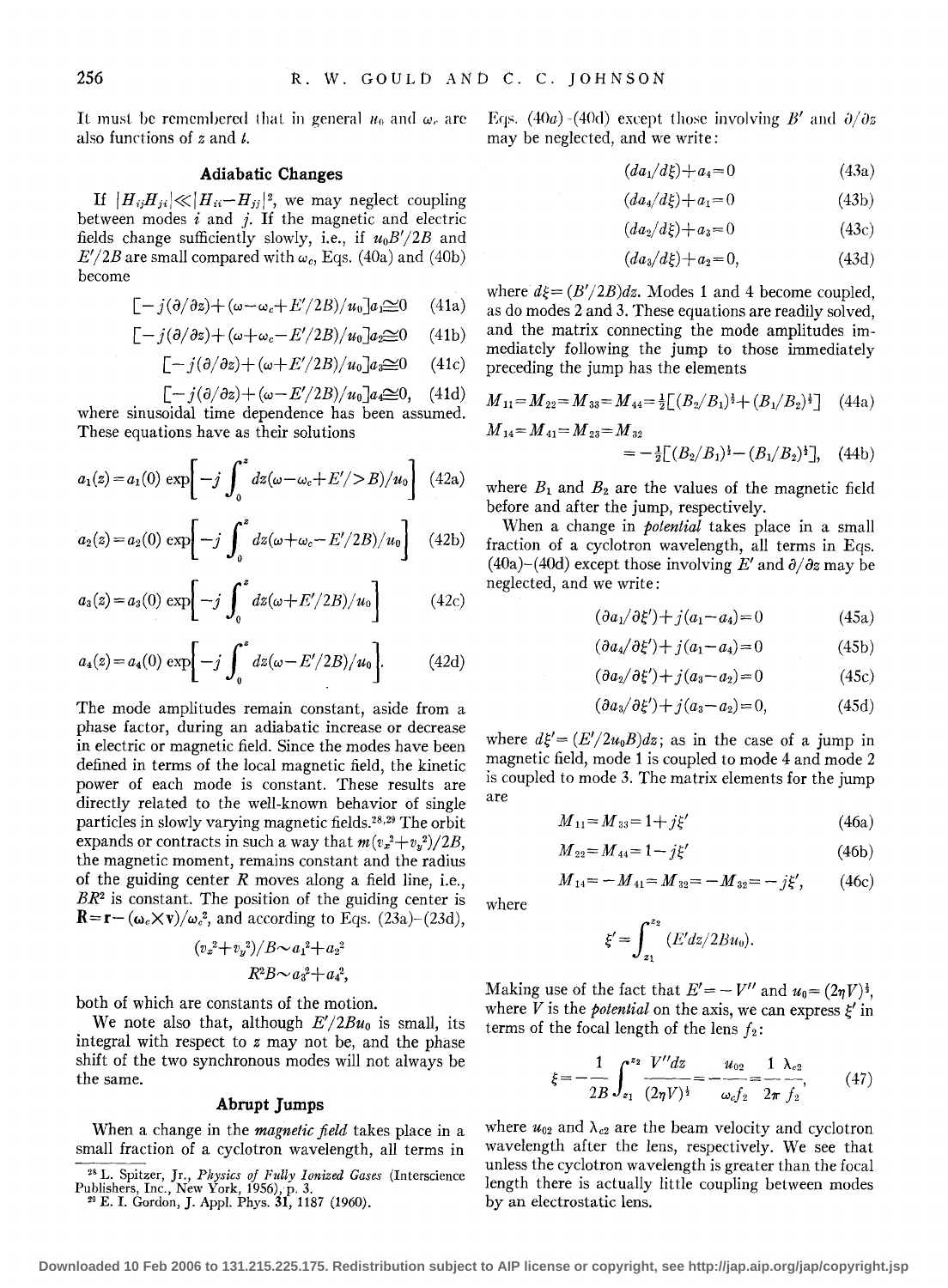# **Periodic Electric Fields**

We now investigate the coupling between modes which is caused by a traveling electric field

$$
E = E_p \sin(\omega_p t - \beta_p z), \tag{48}
$$

where the magnetic field is constant  $(B' = 0)$ . In such an electric field the *z* velocity is not constant, but is given by

$$
u_0 = u_{00} + (\eta E_p/\Omega_p) \cos(\omega_p t - \beta_p z), \tag{49}
$$

where  $u_{00}$  is a constant and  $\Omega_p = \omega_p - \beta_p u_0$ . As before, solutions will have the form given by Eq. (29). When we restrict ourselves to weak fields  $(\eta E_p/\Omega_p \ll u_{00})$ , we obtain for the coupled mode equations

$$
\begin{aligned}\n&\left[-\frac{\partial}{\partial z} + \frac{\omega - \omega_c + n\Omega_p}{u_{00}}\right] a_{i,n} \\
&= -\frac{\Omega'^2}{\omega_c u_{00}} [a_{4,n+1} + a_{4,n-1} - a_{1,n+1} - a_{1,n-1}] \\
&+ \frac{2\Omega'^2}{\Omega_p u_{00}} \left(\frac{\omega_{n+1} - \omega_c}{\beta_p u_{00}} - a_{1,n+1} + \frac{\omega_{n-1} - \omega_c}{\beta_p u_{00}} a_{1,n-1}\right) \quad (50a) \\
&\left[-\frac{\partial}{\partial z} + \frac{\omega + \omega_c + n\Omega_p}{u_{00}}\right] a_{2,n} \\
&= \frac{\Omega'^2}{\omega_c u_{00}} [a_{3,n+1} + a_{3,n-1} - a_{2,n+1} - a_{2,n-1}] \\
&+ \frac{2\Omega'^2}{\Omega_p u_{00}} \left(\frac{\omega_{n+1} + \omega_c}{\beta_p u_{00}} - a_{2,n+1} + \frac{\omega_{n-1} + \omega_c}{\beta_p u_{00}} a_{2,n-1}\right) \quad (50b) \\
&\left[-\frac{\partial}{\partial z} + \frac{\omega + n\Omega_p}{u_{00}}\right] a_{3,n} \\
&\Omega'^2\n\end{aligned}
$$

$$
= -\left[a_{3n+1} + a_{3,n-1} - a_{2,n+1} - a_{2,n-1}\right]
$$
  
+ 
$$
\frac{2\Omega'^2}{\Omega_n u_{00}} \left[\frac{\omega_{n+1}}{\beta_n u_{00}} a_{3,n+1} + \frac{\omega_{n-1}}{\beta_n u_{00}} a_{3,n-1}\right]
$$
 (50c)

 $\beta_p u_{00}$ 

$$
\begin{aligned}\n&\left[-j\frac{\partial}{\partial z} + \frac{\omega + n\Omega_p}{u_{00}}\right]a_{4,n} \\
&= -\frac{\Omega'^2}{u_{00}\omega_c} \left[a_{4,n+1} + a_{4,n-1} - a_{1,n+1} - a_{1,n-1}\right] \\
&+ \frac{\Omega'^2}{\Omega_p u_{00}} \left[\frac{\omega_{n+1}}{\beta_p u_{00}} a_{4,n+1} + \frac{\omega_{n-1}}{\beta_p u_{00}} a_{4,n-1}\right],\n\end{aligned} (50d)
$$

where  $\Omega'^2 = \eta \beta_p E_p/4$  is a pump strength parameter which has the dimension of the square of frequency. The waves which couple together are indicated diagramatically in Fig. 8, and Fig. *9* indicates those waves which can be



FIG. 8. Diagram showing coupling of modes in an axially symmetric electric pump field. Solid lines indicate active coupling and dashed lines indicate passive coupling.

made to interact strongly through the proper choice of Doppler-shifted pump frequency. The case  $\Omega_n = 0$  is omitted because Eq. (49) breaks down for this situation.

Active coupling of cyclotron modes and a synchronous mode is achieved if the Doppler-shifted pump frequency is equal to the cyclotron frequency. The spatial rate of growth for high-frequency or low-frequency pumping is

$$
\alpha = \Omega'^2 / u_{00}\omega_c = \beta_p E_p / 4u_{00}B. \tag{51}
$$

For example, if we consider the case of high-frequency pumping  $(\omega_p > \omega)$  and take  $\Omega_p = +\omega_c$ , then  $a_{1,0}$ —a fast cyclotron wave-is actively coupled to  $a_{4,-1}$ , a fast synchronous wave, and gain results. The noise can be removed from both modes prior to reaching the pump region by conventional couplers, and a low noise amplifier similar to the Adler quadrupole amplifier is possible. It would, however, probably require two separate couplers to remove the noise from these modes.

A low-frequency or de-pumped amplifier utilizing active coupling of either a slow cyclotron wave and a fast synchronous wave or a fast cyclotron wave and a slow synchronous wave is also possible according to this analysis. An interesting amplifier would result from the coupling of the  $a_{1,0}$  mode to the  $a_{4,\pm 1}$  mode with  $\omega_p=0$ . One mode carries positive power and the other negative power, so an energy balance is maintained throughout the interaction region. Rotational energy carried by  $a_1$  is increased at the expense of the longi-



FIG. 9. Diagram showing which modes are strongly interacting in an axially symmetric electric field.